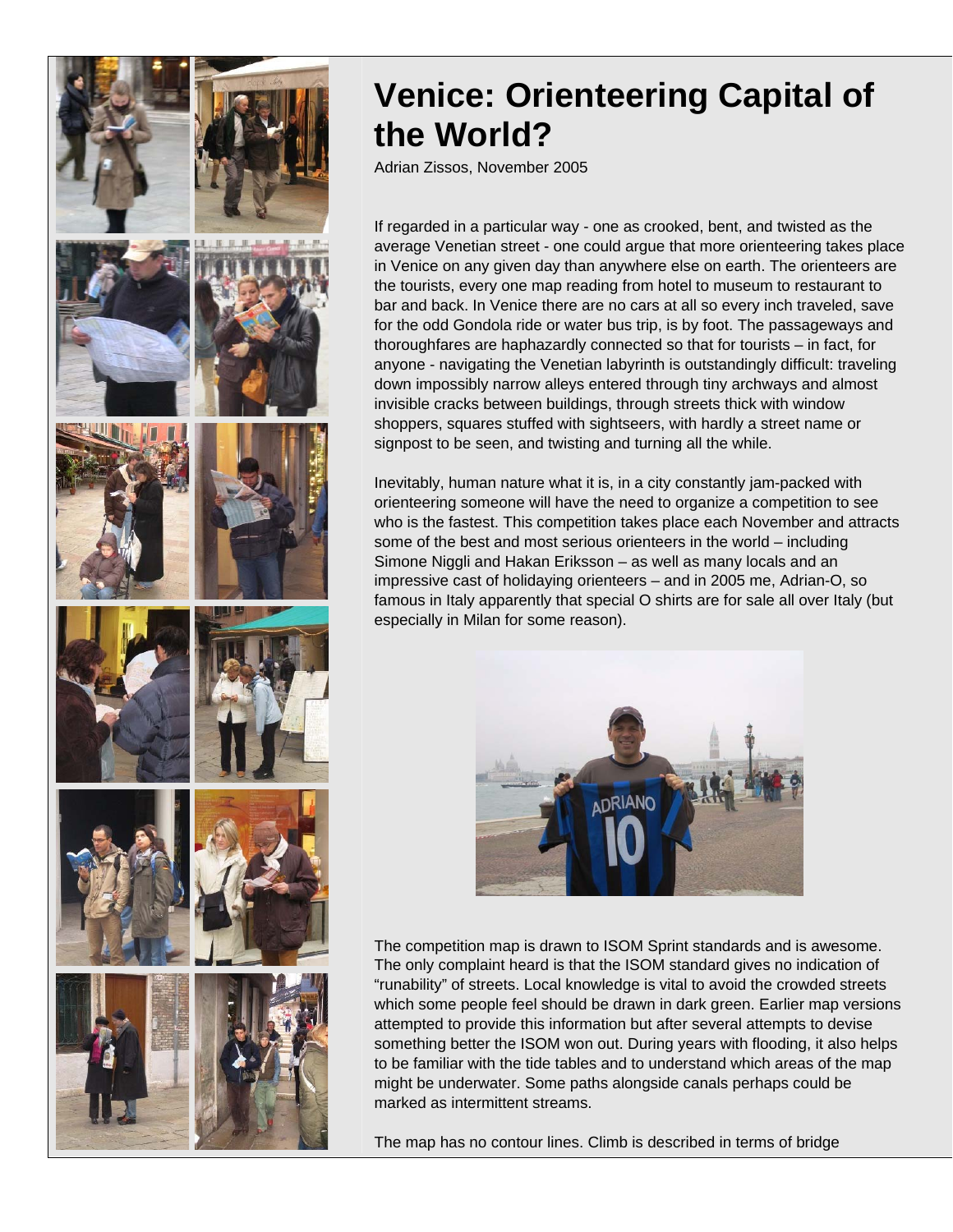

crossings. The women's elite course in 2005 was 8.1 km long with 61 bridges of climb.

Route choice can be curious – picking out canal crossing points and joining them up for long legs is quite tricky. Since you often have to run in the opposite direction from your control, and sometimes very far off the direct line it is also surprisingly imperative to remember what your route choice is and why you are running in such unlikely directions.

Most challenging of all is maintaining concentration. There are no easy sections – you are always twisting and turning through narrow lanes and busy intersections. Keeping contact and keeping concentration is especially difficult later in the race when fatigue gnaws at the brain.

This is a "must" event for all serious orienteering travelers. If you go beware that it is organized "Italian style". So it will be quite hard to get information until quite late – you must first search to find out the date of the race and then book your trip and patiently wait for event information and registration to appear on their website (www.orivenezia.it). Eventually, in Italian time, all will work out and you will enjoy a most fantastic experience.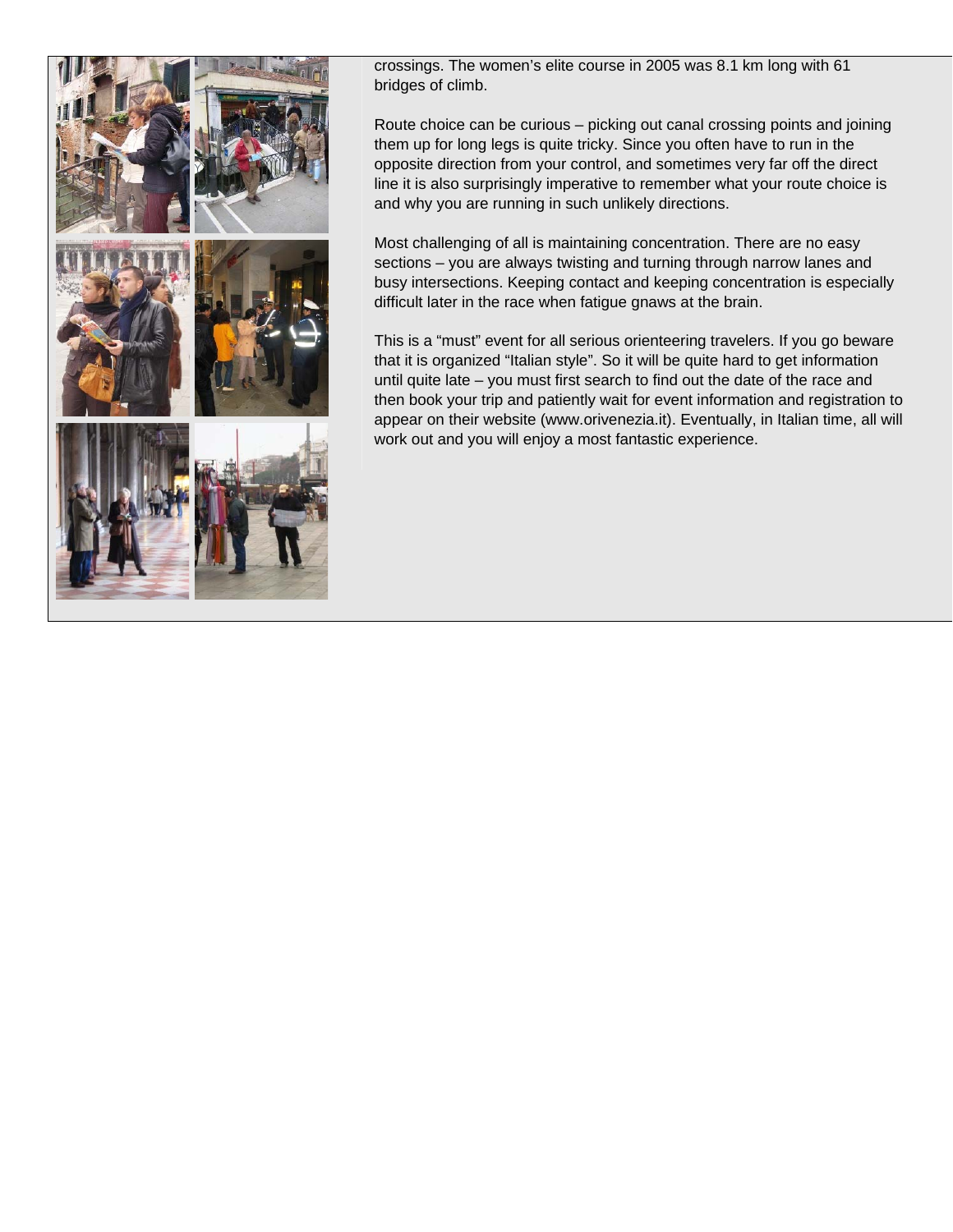

## **Adriano's Run – Venezia O Meeting November 11 2005**

8.1 km, 61 bridges of climb M40, same as Women's Elite. Adrian-O's time:  $68$ min 04sec  $(23^{rd}/94)$ M40 Winner's time: 53min 43sec Simone Niggli's time:  $53$ min 05sec ( $1<sup>st</sup>$  in Women's elite)

We walk from our hotel fifteen minutes to the race centre, judging the locations and thickness of the Venetian crowds this Sunday morning. Arriving at the gymnasium clearly joining the impossibly long toilet queue immediately is imperative as we haven't seen a tree in the last forty-eight hours, and certainly nowhere is there sufficient bush cover for discretion. Thirty-five minutes later, fifteen minutes till my start, I am finally at the front of the queue when, having waited for this moment to maximize astonishment, two lady cleaners, to the outrage of a long line of anxious cross-legged men, close the facilities for cleaning. An agonizing ten minutes later the door, now dented by angry men's restless knuckles, reopens. A splash and dash and in fabulous Italian style I'm ready for my start twenty seconds before absolutely necessary.

The first leg is forgiving, easing us into the race: over the bridge, along a canal to the first big bridge, second left, a squiggle or two then look for the fountain in the square on the right. Lots of time to look ahead to the second leg which offers a left or right option which I get wrong: seventeen turns later I'm there. The third leg is the first long one and heads into the thick of tourists. I run for the Rialto Bridge. The crowds thicken and I look for other runners and drop in behind, letting them part the sea of sight-seers. Across the famous bridge my original route choice is chock-a-block with tourists. Luckily I've got another route up my sleeve: continue straight, then a quick left away from the crowds but dash it! route B is also crammed. Not exactly sure where I am I risk a desperate right turn to get away from the crowds, it twists left and then right and into a dead end. Curses! Backtrack to the original route B, resolving to quit doing that. I push forward, anticipating pedestrian movements, eyeing small gaps in the crowds, dodging and weaving between window shoppers and gawkers, my perspiration greasing the tiny gaps occasionally. Movement itself is the challenge on this leg. But as the brand name stores thin the running grows easier, the stress lowers, and another spiked control. Now follows some faster running to controls four, five, and six in what I imagine are the suburbs. Then back into the crush. Fatigue is growing and map contact is fading; I tell myself I'm chasing down the people in front but it feels more like following. I'm losing contact - one, two bridges I'm not absolutely sure of; then another; then an unexpected twist in the alley – yikes! I stop, anxious, glance at the map – relocation is hopeless in this fiendish maze. I look up – and (jubilation) I'm standing at the gallery we visited yesterday. Spurred on by being precisely where expected I dash onwards. Next control is near our hotel – no problem. Then a mad rush of adrenalin as I cruise through San Marco square scattering pigeons and setting flight to tourists all the way. One last tricky bit of navigation to concentrate on, then a longish easy looking leg that isn't, and finally out onto the esplanade for a wonderful run down one of the most fabulous finish chutes imaginable along the edge of the Venice lagoon, with San Giorgio Maggiore and Santa Maria della Salute as the backdrop.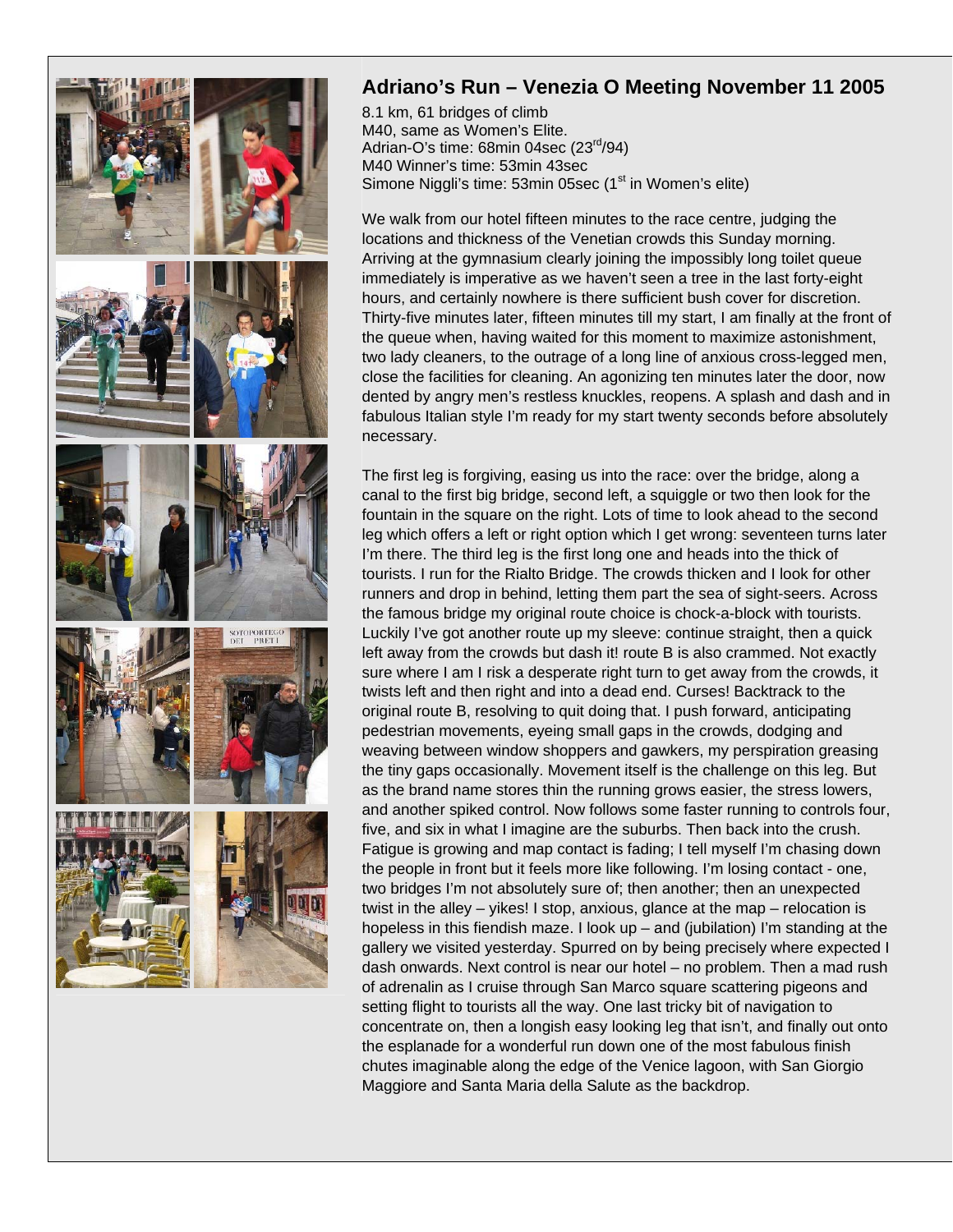



## **Racing Simone**

Simone Niggli of Switzerland currently dominates the orienteering world. She has twice (in 2003 and 2005) won four gold medals – which is all of them (Sprint, Middle, Long, and Relay) - at the World Orienteering Championships. This year she came to Venice and I was fortunate to run on the same course. She, of course, was a little quicker – though I did manage to be faster than Simone on one leg - the second last – but only by two seconds. On all other legs she was consistently faster by about the same percentage (except when I made a route choice error and the percentage was much larger). What astonished me (though it probably shouldn't have) is that she crushed me in the finish chute – and I'm no slouch in the finish chute department – 14 seconds to 22!!! Running against such a wonderful orienteer was one more thrill in what is one of the most fun events ever.

|                | <b>Simone</b> |                |         | <b>Adrian-O</b> |         |                                       |
|----------------|---------------|----------------|---------|-----------------|---------|---------------------------------------|
| Leg            | time          | position       | time    | position        | $\%$    |                                       |
|                |               | in class       |         | in class        | behind  |                                       |
|                |               |                |         |                 | Simone  |                                       |
| $\mathbf{1}$   | 0:01:29       | 1              | 0:01:52 | 30              | 25.8%   |                                       |
| $\overline{2}$ | 0:03:09       | 1              | 0:03:47 | 28              | 20.1%   |                                       |
| 3              | 0:06:58       | $\overline{2}$ | 0:09:19 | 24              | 33.7%   | 20 sec - lost contact                 |
|                |               |                |         |                 |         | $40 \text{ sec} - \text{took chance}$ |
| 4              | 0:04:10       | 1              | 0:05:14 | 23              | 25.6%   |                                       |
| 5              | 0:04:32       | 2              | 0:05:40 | 22              | 25.0%   |                                       |
| 6              | 0:04:17       | 1              | 0:05:38 | 22              | 31.5%   | $20 \text{ sec} - \text{bad route}$   |
|                |               |                |         |                 |         | (too far off straight line)           |
| $\overline{7}$ | 0:07:00       | 2              | 0:09:50 | 22              | 40.5%   | 75 sec – bad route                    |
|                |               |                |         |                 |         | (wrong bridge)                        |
| 8              | 0.04.24       | 1              | 0:05:22 | 21              | 22.0%   |                                       |
| 9              | 0:05:36       | 2              | 0:06:45 | 22              | 20.5%   |                                       |
| 10             | 0:04:23       | $\overline{2}$ | 0:05:58 | 21              | 36.1%   | 20sec - accidental blind alley        |
| 11             | 0.04.49       | $\overline{2}$ | 0:06:15 | 23              | 29.8%   | 20sec - error near control            |
| 12             | 0:02:04       | $\overline{4}$ | 0:02:02 | 23              | $-1.6%$ |                                       |
| F              | 0:00:14       |                | 0:00:22 |                 | 57.1%   |                                       |
| Total          | 0:53:05       | $\overline{1}$ | 1:08:04 | 23              | 28.2%   |                                       |